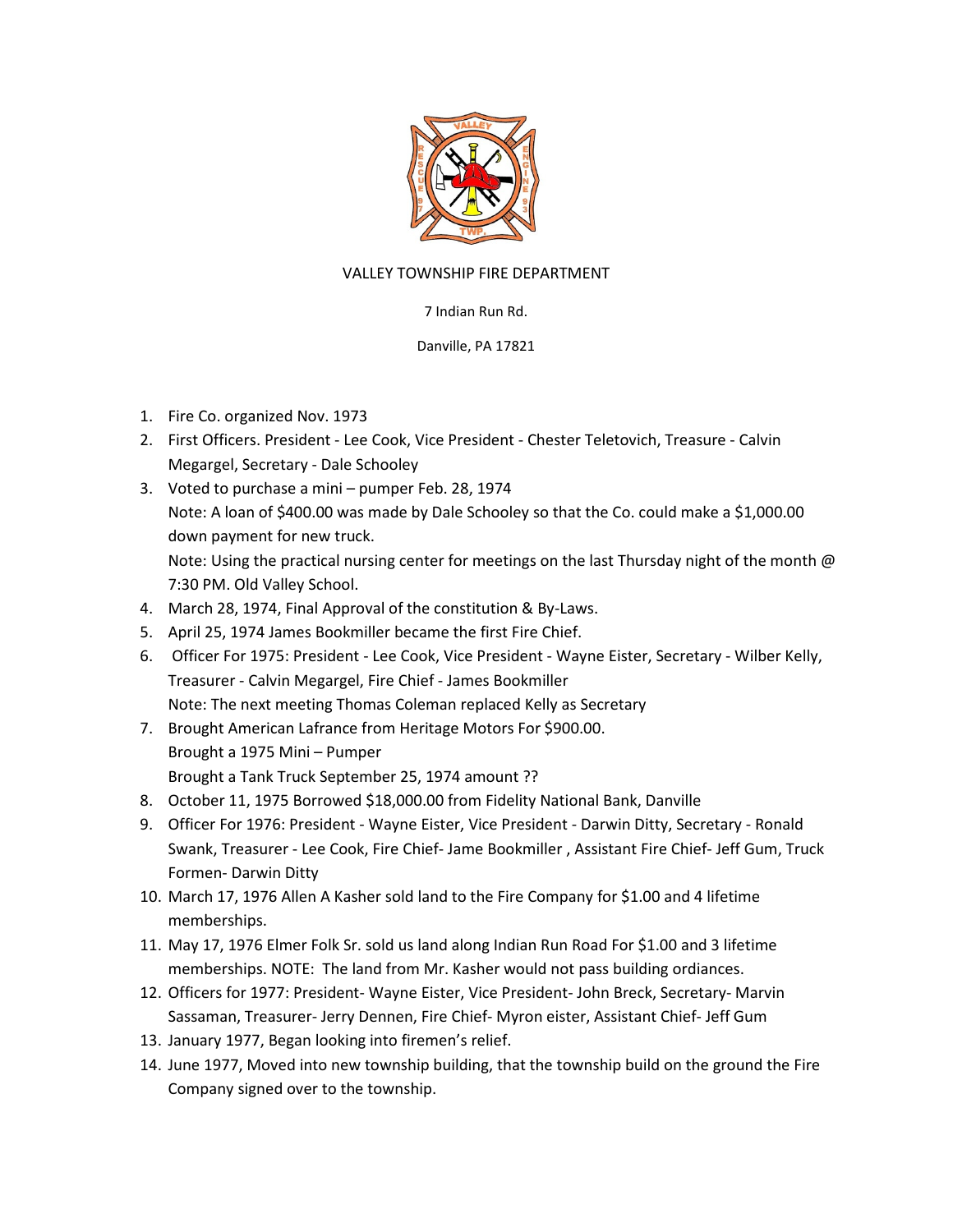- 15. Agreement between Fire Company and supervisor was signed at TRW Plant August 2, 1977 @ 7:30 PM.
- 16. Officers from 1978: President- Wayne Eister, Vice President- John Brech, Treasurer- Jerry Dennen, Secretary- Marvin Sassaman, Fire Chief- Myron Eister.
- 17. May 1978, First Post Offices Box. Box 132, Danville, Pa 17821
- 18. September 28, 1978, meeting was interrupted by Fire alarm on top of Kaseville Road.
- 19. September 1978, Got first door keys made for all Fire Fighters.
- 20. October 1978, Betty Sassaman and Anna Mae Gum donated their prize money from Halloween Parade to the Fire Company.
- 21. December 20, 1987, Purchased a 1955 International tanker from Stonington Fire Company for \$1,000.00.
- 22. Officers for 1979: Presidnet- Wayne Eister, Vice President- John Brecht, Secretary- Marvin Sassaman, Treasurer- Jerry Dennen, Fire Chief- Myron Eister.
- 23. December 28, 1979, Formed home Association.
- 24. Ordered the first Fire Company jackets.
- 25. May 31, 1979, House rule approved.
- 26. May 1979, Wayne and others built a hose drying rack.
- 27. July 1979, The first chicken BB-Q.
- 28. August 30, 1979, Re-Named all township roads.
- 29. November 10, 1979, Held a spaghetti supper at Straub'c Church.
- 30. January 25, 1979, Held first hoagie sale.
- 31. Officers for 1980: President- Wayne Eister, Vice Presidnet- Richard Digiacomo, Secretary- Marvin Sassaman, Treasurer- Lee Cooke, Fire Chief- Myron Eister.
- 32. At Fire Company's request the November's election was moved from the practical nuscing school to Valley Township Fire Company.
- 33. February 28, 1980, The pledge of allegiance was used to open the meeting.
- 34. February 28, 1980, A fire resistant file cabinet was purchased.
- 35. May 1, 1980, The bar in social hall was donated by Frank Maciejewski.
- 36. May 1, 1980, The fireman's relief was incorporated.
- 37. May 1980, The old blue international chassis was traded for the new engine in the 1955 tanker even up.
- 38. Officers for 1981: President- Richard Digiacomo, Vice President- Wayne Eister, Secretary-Marvin Sassaman, Treasurer- Lee Cooke, Fire Chief Myron Eister.
- 39. December 18, 1980, By- Law and construction was amended in order to form a Junior Firemen corporation.
- 40. February 26, 1981, Decided to make special cards for life members.
- 41. February 1981, Replacement truck fund was opened with \$100.00.
- 42. March 26, 1981, Purchased two roof ladders for \$157.25 each.
- 43. May 28, 1981, purchased a 1952 4x4, dodge from civil register.
- 44. July 30, 1981, Leonar Killian donated a cash register.
- 45. August 27, 1981, Dwight Messersmith used his backhoe to work on the dam.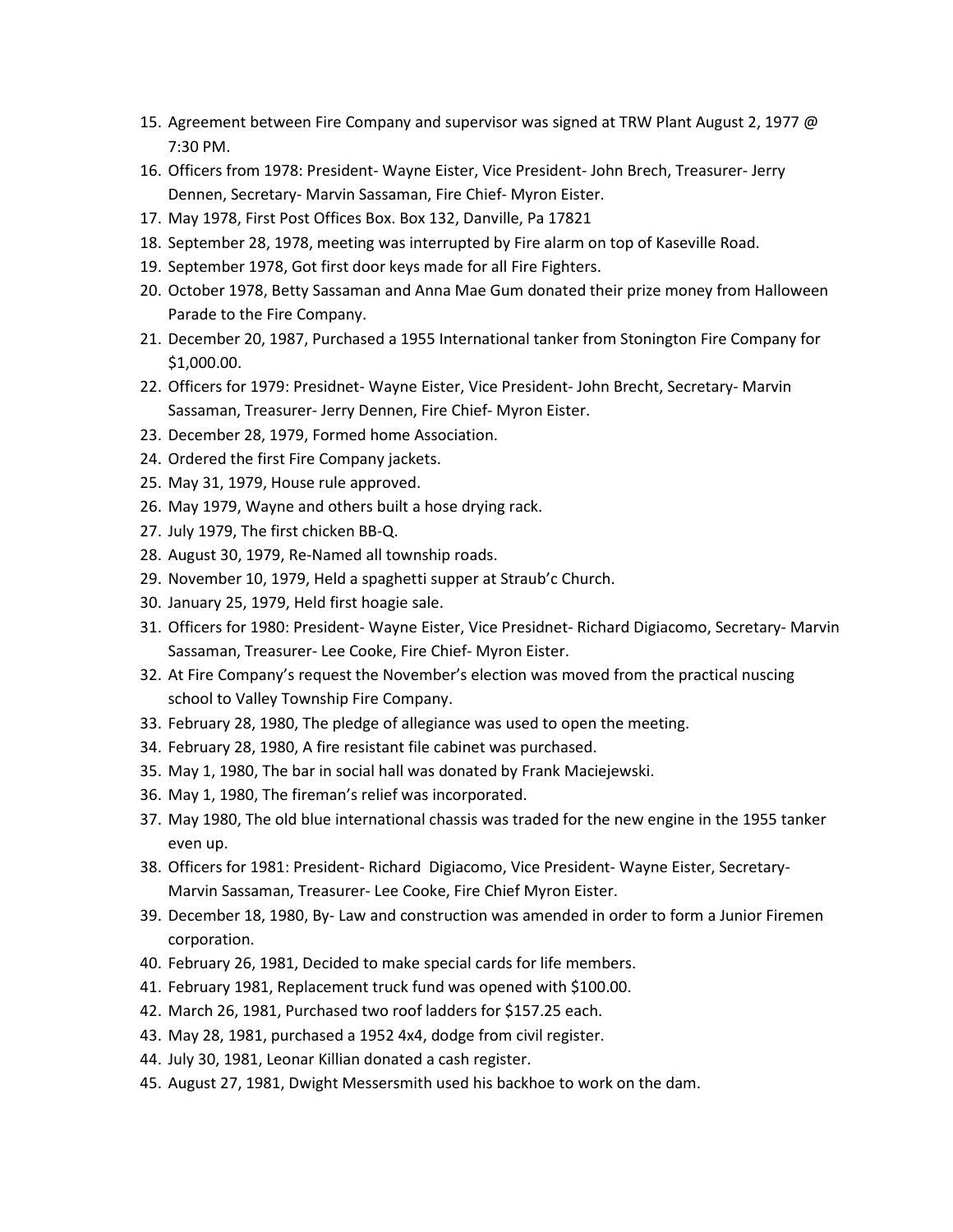- 46. September 24, 1981, Marvin Sassaman purchased a rubber stamp with fire Company's address on it.
- 47. October 29, 1981, First CD with truck fund monies.
- 48. October 29, 1981, Received title for 1952 dodge truck 4x4.
- 49. Officers for 1982 were: President- Richard Digiacomo, Vice President- Wayne Eister, Secretary-Marvin Sassaman, Treasurer- Lee Cooke, Fire Chief- Jack Ikeler
- 50. February 25, 1982, Purchasing letters for front of building.
- 51. April 29, 1982, Purchased meat slicer.
- 52. July 29, 1982, Ladies Auxiliary donated a vacuum cleaner.
- 53. Keys to file cabinet, Marvin Sassaman, Richard Digiacome, Lee Cooke.
- 54. December 30, 1982, Jack Ikler resigned as Fire Chief and Dale Hollenbach took over as Chief.
- 55. November Degreen's store in Washingtonville burned.
- 56. Officers for 1983 were: President- Richard Digiacome, Vice President- Wayne Eister, Secretary-Marvin Sassaman, Treasurer- Lee Cooke, Fire Chief- Dale Hollenbach.
- 57. February 24, 1983, Pump on the Lafrance was rebuilt by members and the machine work was done at the MSES Power Plant.
- 58. 10 foot ladder donated by MSES Power Plant.
- 59. February 3, 1983, Decided to purchase a 1974 twin axle long wheel base and build a tanker with a S.S. tank of 4000 gallons.
- 60. July 1983, We purchased a company seal.
- 61. July 1983, New tanker went into service.
- 62. Permission granted to hold the elections in the social hall.
- 63. October 27, 1990, Three portable pumps were purchased from Camon Erb at the cost of \$10.00 all needed repairs.
- 64. December 4, A by- law and construction change was completed.
- 65. Officers for 1984 were as following: President- Richard Digiacome, Vice President- Wayne Eister, Secretary- Marvin Sassaman, Treasurer- Lee Cooke, Fire Chief- Dale Hollenbach.
- 66. January 1984, A fine of \$1.00 will be charged for anyone not showing up at fire scene in full turn out gear.
- 67. February telephone changed from pay phone to the new wall phone.
- 68. NO meeting in March because of snow.
- 69. Meeting room stools were donated by Goodwill Fire Company.
- 70. October Held dinner for tractor pull association.
- 71. October 1984, Purchased 6 new tires for engine 95.
- 72. October 1984, Dan Strasner volunteered to make a cake wheel.
- 73. Officers for 1985 were as follows: President- Richard Digiacome, Vice President- Wayne Eister, Secretary- Marvin Sassaman, Treasurer- Lee Cooke, Fire Chief- Dale Hollenbach.
- 74. January 1985, Purchased a battery charger.
- 75. Purchased a 3 inch trash pump model 3203 cost of \$900.00.
- 76. Rental of Hall \$80.00.
- 77. April 1985, installed a new engine and clutch in tanker 96.
- 78. June, Siren was repaired and installed by PP&L's Ladder Truck.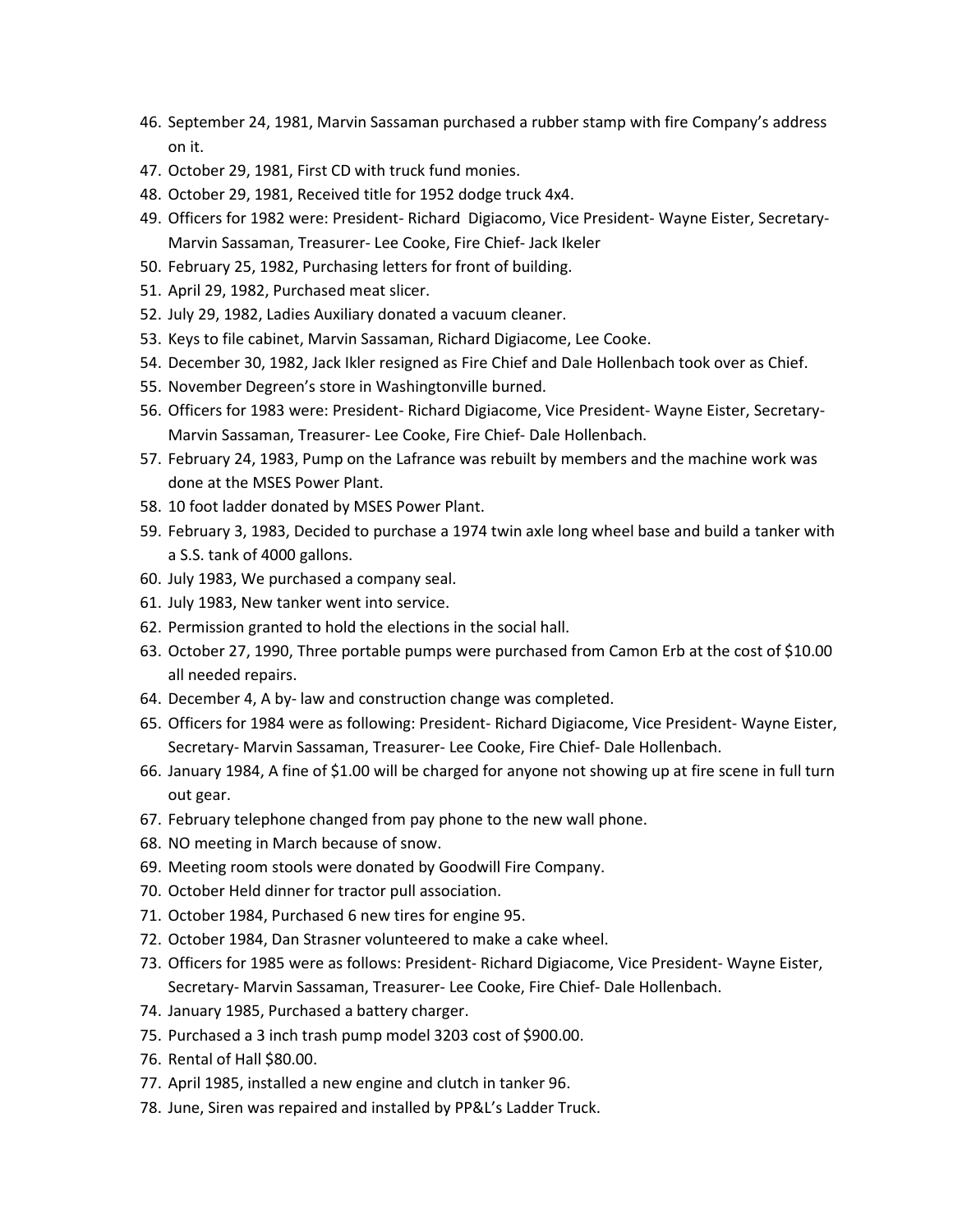- 79. All the tables and chairs have been decorated by the Ladies Auxiliary over the pass years.
- 80. December 1985, Building shelves truck bay.
- 81. Officers for 1986 were as follows: President- Richard Digiacome, Vice President- Wayne Eister, Secretary- Marvin Sassaman, Treasurer-Lee Cooke, Fire Chief- Dale Hollenbach.
- 82. By- law change on article VIII section 6(10 mile radius)
- 83. March 9, 1986, Replaced engine in tanker 96 again.
- 84. Electric company now building on budget.
- 85. Received table and chair carts.
- 86. Purchased new refrigerator for social room.
- 87. April 1986, Asked for 2 mile fire tax increase.
- 88. June 1886, built fair stand.
- 89. July 1986, Ran a pizza sale.
- 90. July 1986, Had a stand at Richard Donohoe's sale.
- 91. 1988, Started selling 6 county fireman's cup for convention.
- 92. November 1986, Got liability and medical insurance on the hall.
- 93. Officers for 1987 were as follows: President- Richard Digiacome, Vice President- Harry Stiess, Treasure- Lee Cooke, Secretary- Marvin Sassaman, Fire Chief- Dale Hollenbach.
- 94. December 1986, L.R. routes changed to S.R. routes.
- 95. February 1987, Bought engine 64 from East End Fire Company Danville, The truck came with a 750 gallon tank, 750 gallon pumper, ladders, siren, hard suction, light bar, water thief, radio, couplings, and mounts for air packs. Paid \$12,000.00.
- 96. March 1987, Replaced the ring gear and spider gear in engine 95.
- 97. May 1, 1987, The 1967 international was put into service (engine 93).
- 98. June 1987, Agreement not to loan the tables and chairs out accept for the active members.
- 99. June 1987, Air bottle rack and electrical cord wheel was installed in engine93.
- 100. July 1987, Dorothy McCracken passed away.(township secretary)
- 101. August 1987, Engine 93 was re-lettered.

102. August 1987, Emma J. Kumer (Folk) was Killed in Germany while serving in the U.S. Army. Memorial fund was set up.

103. November 1987, Purchased a chain saw with 16 inch blade. (cost \$310)

104. Officers for 1988 were as follows: President- Richard Digiacome, Vice President- Harry Stiess,

Treasurer- Lee Cooke, Secretary- Marvin Sassaman, Fire Chief- Dale Hollenbach.

105. April 1988, Brush truck was declared in service.

106. June 1988, 6 county fireman's convention in Danville, we had a clam bake and band on Friday June 24<sup>th</sup>.

- 107. Meeting night changed to Wednesday nights on a temporary basic.
- 108. June 1988, Ladies Auxiliary paid for the social room air conditioning.
- 109. Purchased a new refrigerator from Sears for storing meats (\$500.00)
- 110. November 1988, Raised dues to \$5.00 per year.
- 111. Officers for 1989 were as follows: President- Richard Digiacome, Vice President- Harry Stiess,

Treasurer- Lee Cooke, Secretary- Marvin Sassaman, Fire Chief- Dale Hollenbach.